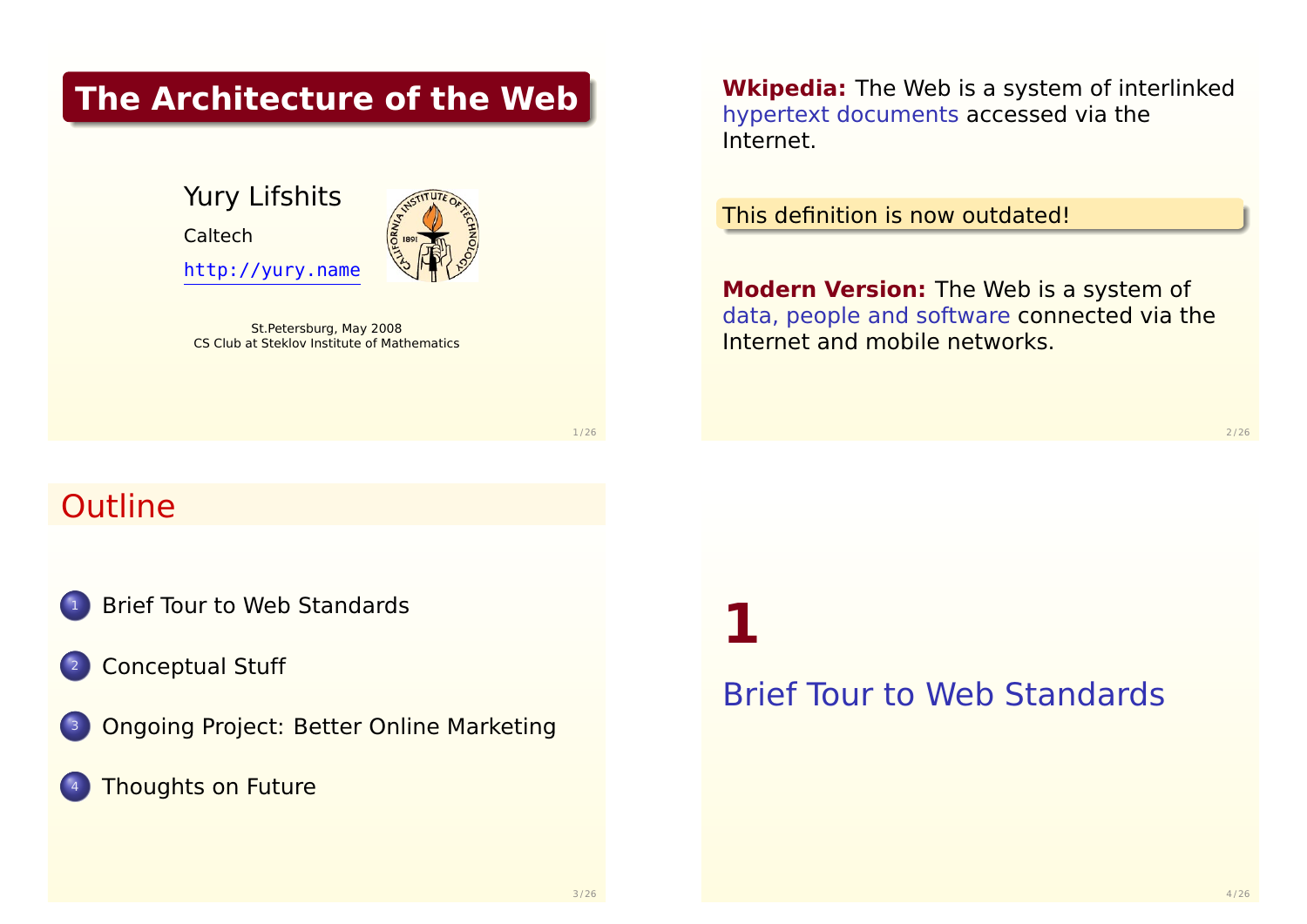# W3C Standards

#### Name them!

- URI (URL, URN)
- HTTP, SOAP
- HTML, XHTML
- o CSS
- XML, RDF

W<sub>3</sub><sup>c</sup> Semantic

**RSS** 



- Full name Really Simple Syndication RDF Site Summary
- **o** Started in 1999 by Ramanathan V. Guha
- **.** List of feeds: OPML
- Attention profile: APML
- Challenges: filtering, discovery

# OpenId



- Glossary: identity provider, relying party
- 2005: Started by Brad Fitzpatrick in LiveJournal project
- 2007: OpenID Foundation

6 / 26

# **OAuth**



- **Open standard for access delegation**
- **Started in November 2006, first draft in** October 2007
- **Glossary: User, Consumer, Service** Provider, Protected Resources
- Challenges: phishing attack, DoS attack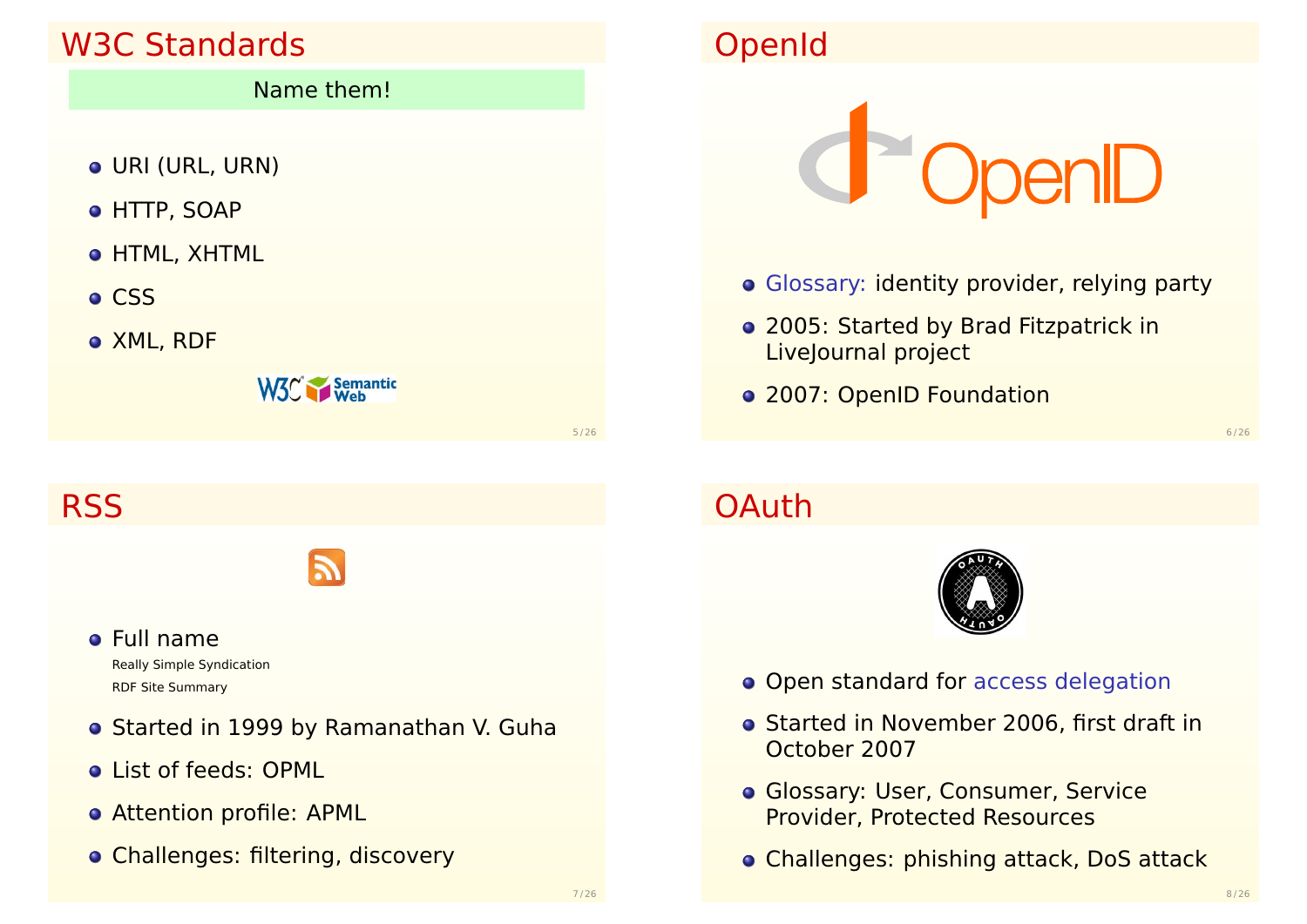### FOAF



- Mission: creating machine-readable pages describing people, the links between them and the things they create and do
- **Started in 2000 by Libby Miller and Dan Brickley**
- Tim Berners-Lee: FOAF is a basis for Global Giant Graph

9 / 26

## Social Graph API

Brad Fitzpatrick presents Social Graph API:

http://www.youtube.com/watch?v=LabCylbapuM

# **Microformats**



- **Grassroots approach to Semantic Web**
- Notable microformats: hCalendar, hCard, hReview, hResume, XFN, XOXO

http://tantek.com/presentations/2006/07/what-are-microformats/

10 / 26

# Facebook Platform

- A framework for creating third-party applications that interact with core Facebook features. Launched in May 2007
- Interface (API), Query (FQL), Markup (FBML)
- Anatomy: about, left nav, Facebook canvas pages, profile box, profile action links, privacy settings, news feed, alerts, message attachments, requests
- **AppFactory funding program**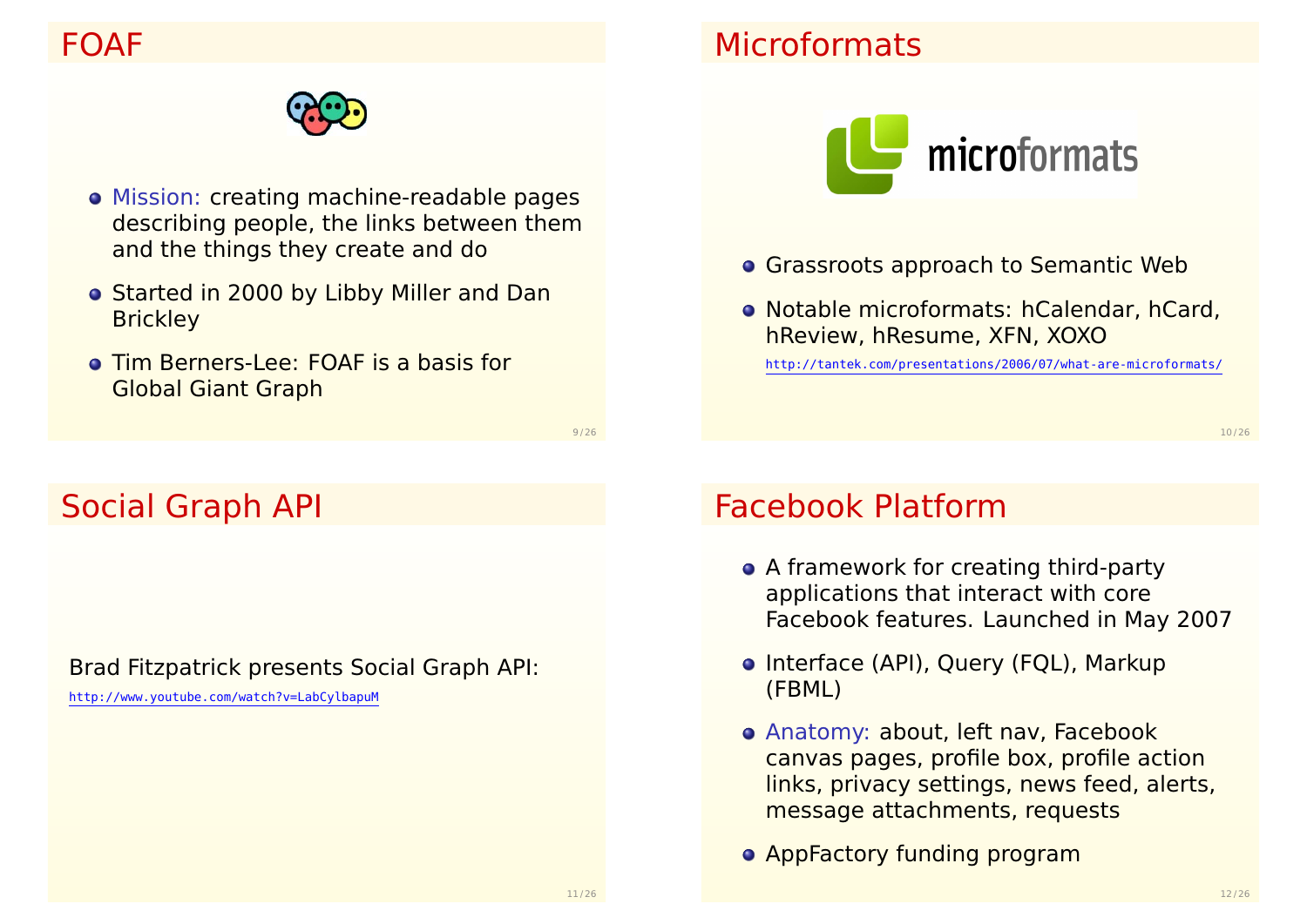### Other Standards and APIs

- **o** OpenSocial
- **•** Firefox extensions, userscripts
- iPhone OS
- iGoogle, Netwibes, Yahoo Pipes
- Wordpress & Drupal, Salesforce.com,
- Yelp API
- Yahoo Search API, Yandex XML
- **o** OASIS standards: XRI, XDI

13 / 26

### Web OS

- Web office: Google Docs, Zoho
- **Social platforms: Facebook, OpenSocial**
- DesktopTwo, Netvibes, iGoogle, myYahoo
- **•** Firefox Gran Paradiso
- **CMS as Web OS?**

## DataPortability.org

Conceptual Stuff

**2**



- Participants: Google, Facebook, Plaxo, Drupal, Netvibes, Mystrands, LinkedIn, Flickr, Six Apart, Twitter, Digg, Microsoft
- Started: November 2007
- **Standards involved: APML, FOAF, hCard,** OAuth, OpenID, OPML, RDF, RSS, SIOC, XFN, XRI, and XDI.
- <span id="page-3-0"></span>o Next goal: DataPortability reference design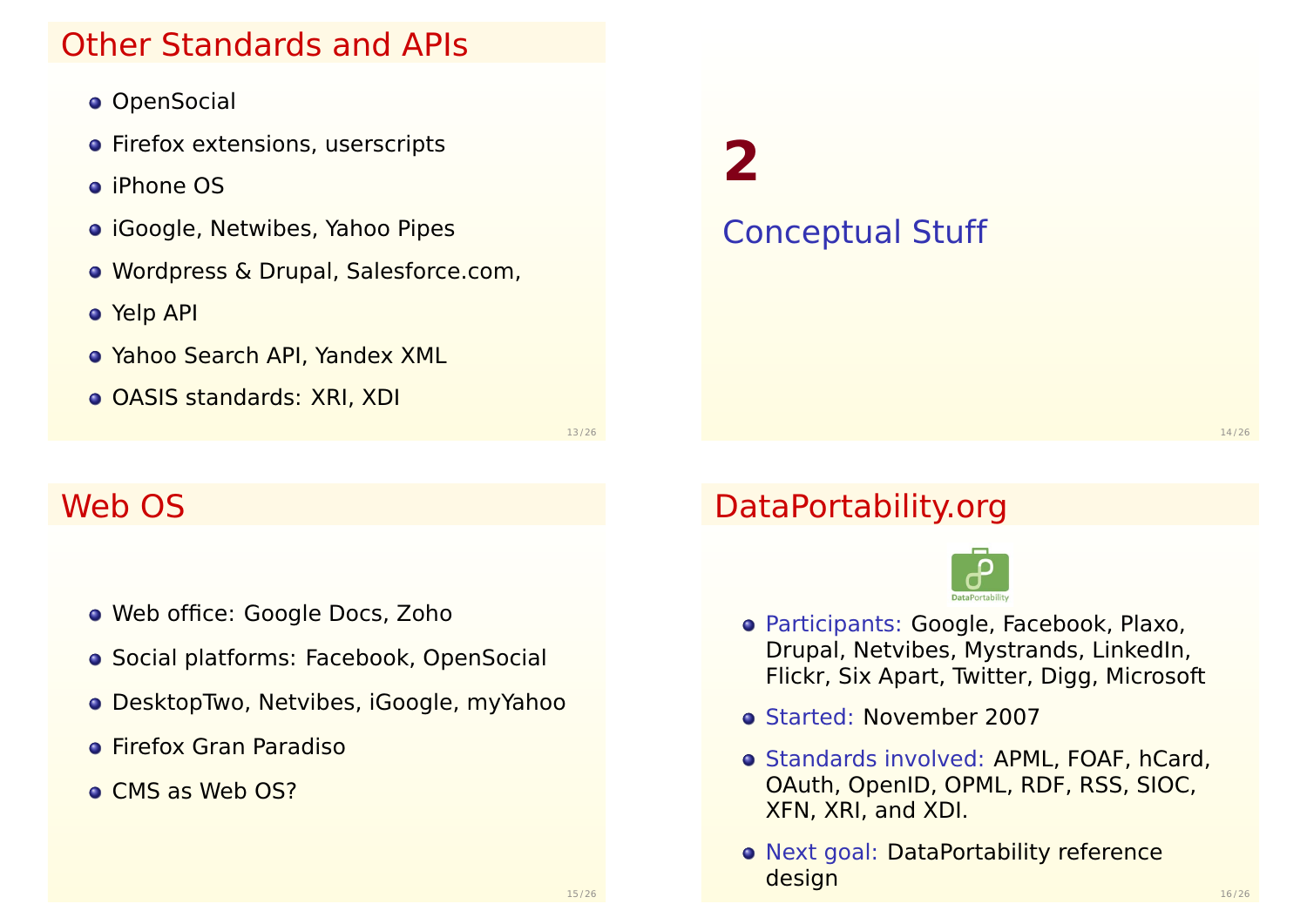**3**

# Ongoing Project: Better Online Marketing

17 / 26

# Open Advertising Platform

#### Open alternative to Google AdSense:

- A publisher installs an ad frame
- Every page visit send a request with context variables (page content, information about user) to advertising engine
- **•** Engine performs an auction between applications and the winner takes the spot

### Market Graph

**Market Graph** is a graph of relations between people, businesses and products.

- What is the right business model for Market Graph?
- What are the incentives for consumers, companies and web developers?
- O Who is responsible for maintaining Market Graph?
- Data reliability: How duplication and misinformation are handled?
- Can two identities from different providers create a relation?
- What will be the killer app for Market Graph?
- What interesting stuff can we do in market computing? 18 / 26

# Enterprise Web Programming

#### **Workflow:**

- **O** Create userbase
- **•** Provide API for identity space and graph of relations
- <span id="page-4-0"></span>● Define clear rules for application distribution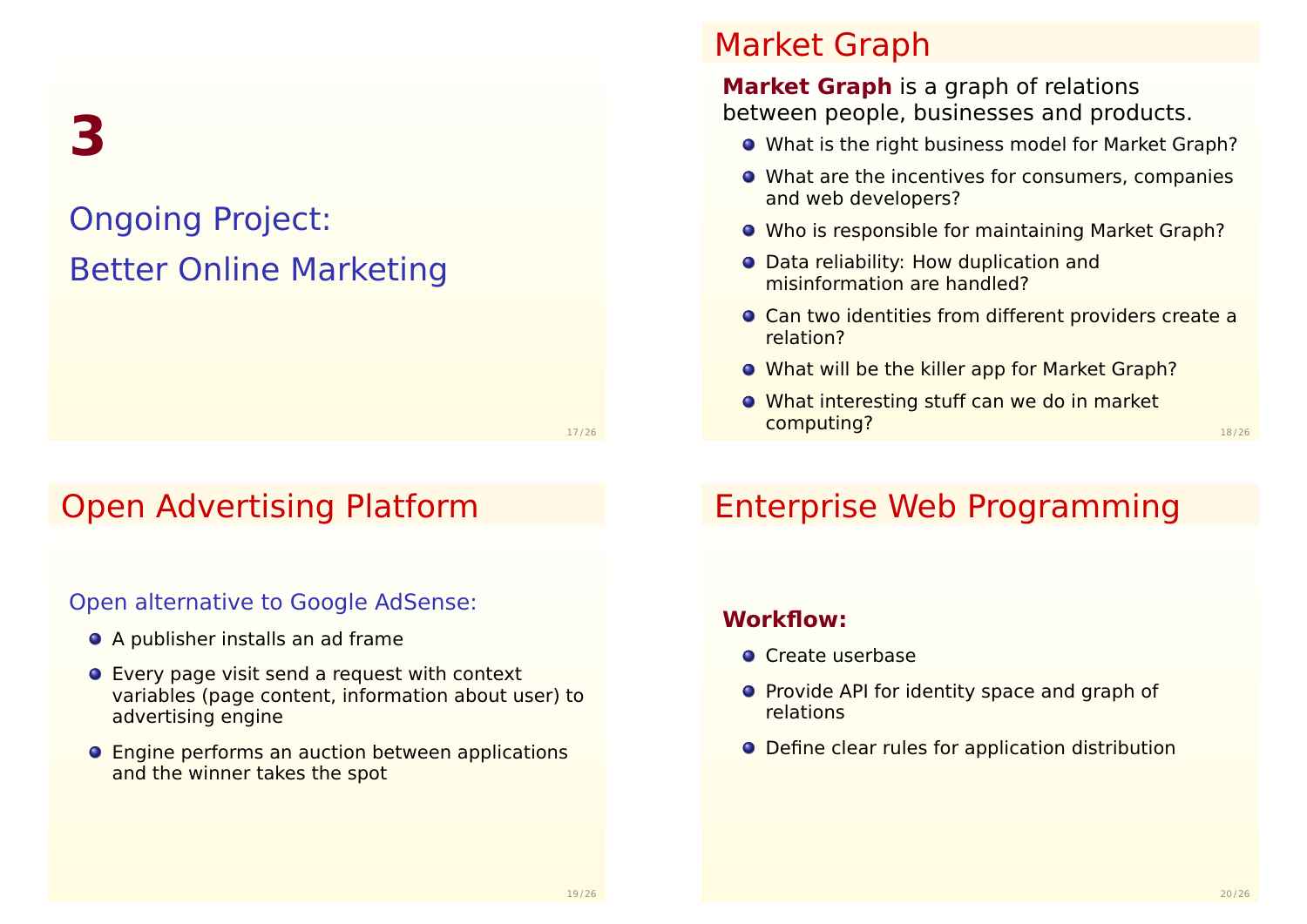**4**

# Thoughts on Future

### Emerging Technologies in the Web

- **•** Augmented reality, Geoweb
- **•** Vector graphics, 3D
- **O** Internet TV, video
- **O** Ubiquitious computing
- **O** Semantic web
- Artificial intelligence, question answering
- **Machine translation**
- **O** Intelligent agents
- **O** New interfaces (HCI)
- **O** Reflection web

21/26

# Research Challenges

- **S[eman](http://yury.name)[tic publishing](http://yury.name/newweb.html)**
- **Protection mechanisms**
- [Search \(crawling, sorting\)](http://businessconsumer.net/files/marketing-agenda.pdf)
- o [Identity re-int](http://yury.name/reputation.html)egration

# Links

Homepage http://yury.name Minicourse page: http://yury.name/newweb.html

http://businessconsumer.net/files/marketing-agenda.pdf Research Agenda in Online Marketing [Working paper]

http://yury.name/reputation.html Tutorial on Reputation Systems

<span id="page-5-0"></span>http://businessconsumer.net Our research project in online marketing